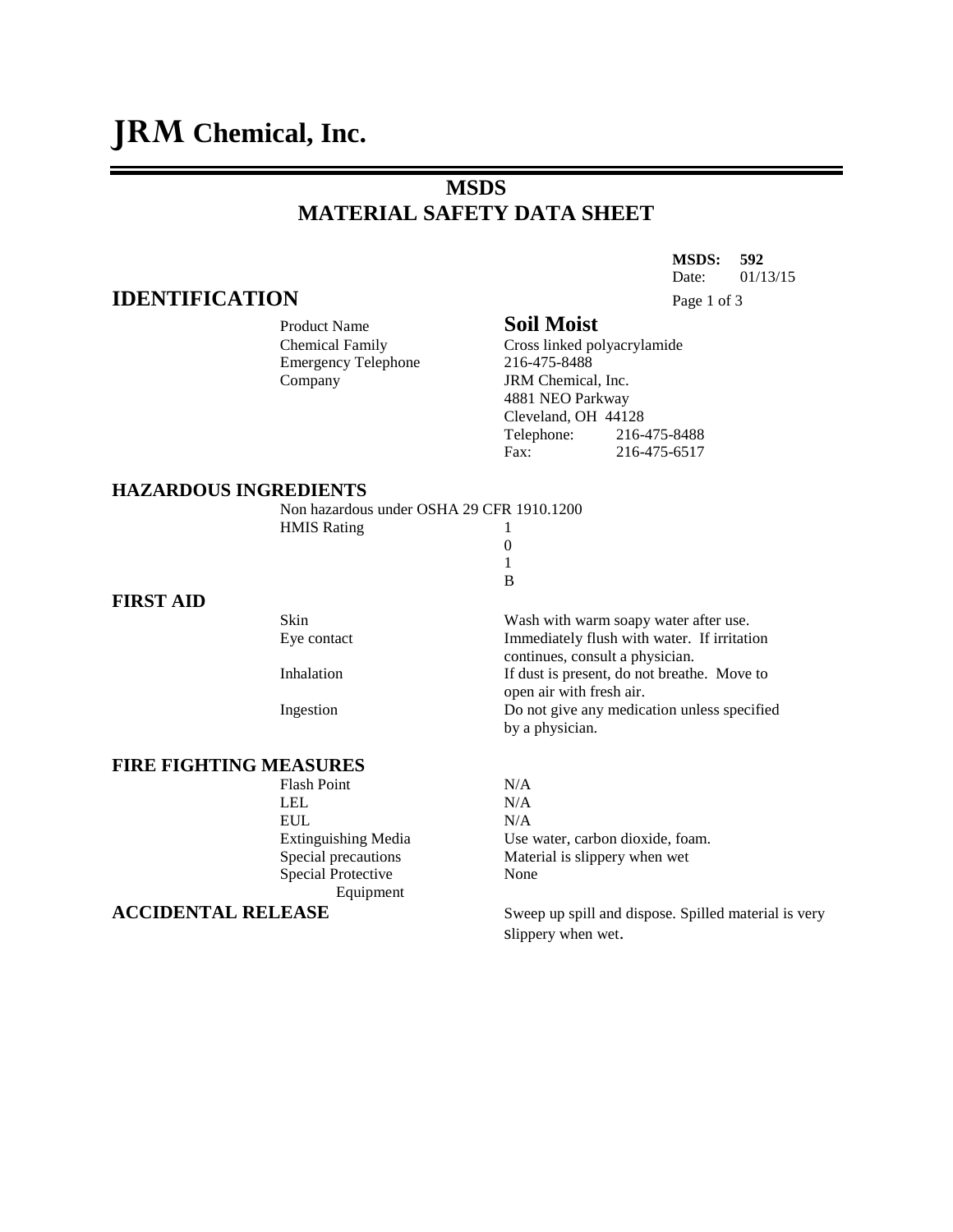Page 2 of 3

# **MSDS MATERIAL SAFETY DATA SHEET SOIL MOIST**

#### **HANDLING AND STORAGE**

#### **PERSONAL PROTECTION**

Respiratory Protection N/A<br>Protective Gloves Reco Eye Protection N/A

#### **PHYSICAL/CHEMICAL PROPERTIES**

Appearance and color White granular Odor None pH 6.0-7.0 Melting Point N/A Flash Point N/A Vapor Density N/A Auto ignition N/A

#### **STABILITY**

Stability Stable Polymerization Will not occur Conditions to avoid None

#### **TOXICOLOGICAL**

Acute Toxicity Dermal Non toxic

#### **IRRITATION**

Eyes Non irritating Skin Non irritating Product does not contain any OSHA hazardous components.

Storage Store in a cool dry location. Keep lid tightly secured, avoid water and moisture. Handling Practice good industrial hygiene. Immediately sweep up any spills. To avoid potential dust, maintain good housekeeping. Do not smoke when using.

Recommended if prolonged use of product. Skin/Body Protection No special suits required Other Wash affected areas after use.

Incompatible Material Strong oxidizing agents

Inhalation Non toxic by inhalation Oral Non toxic; large amounts can cause GI Tract disturbance. LD50 Acute oral on rats  $>$  5.0 gm/Kg.